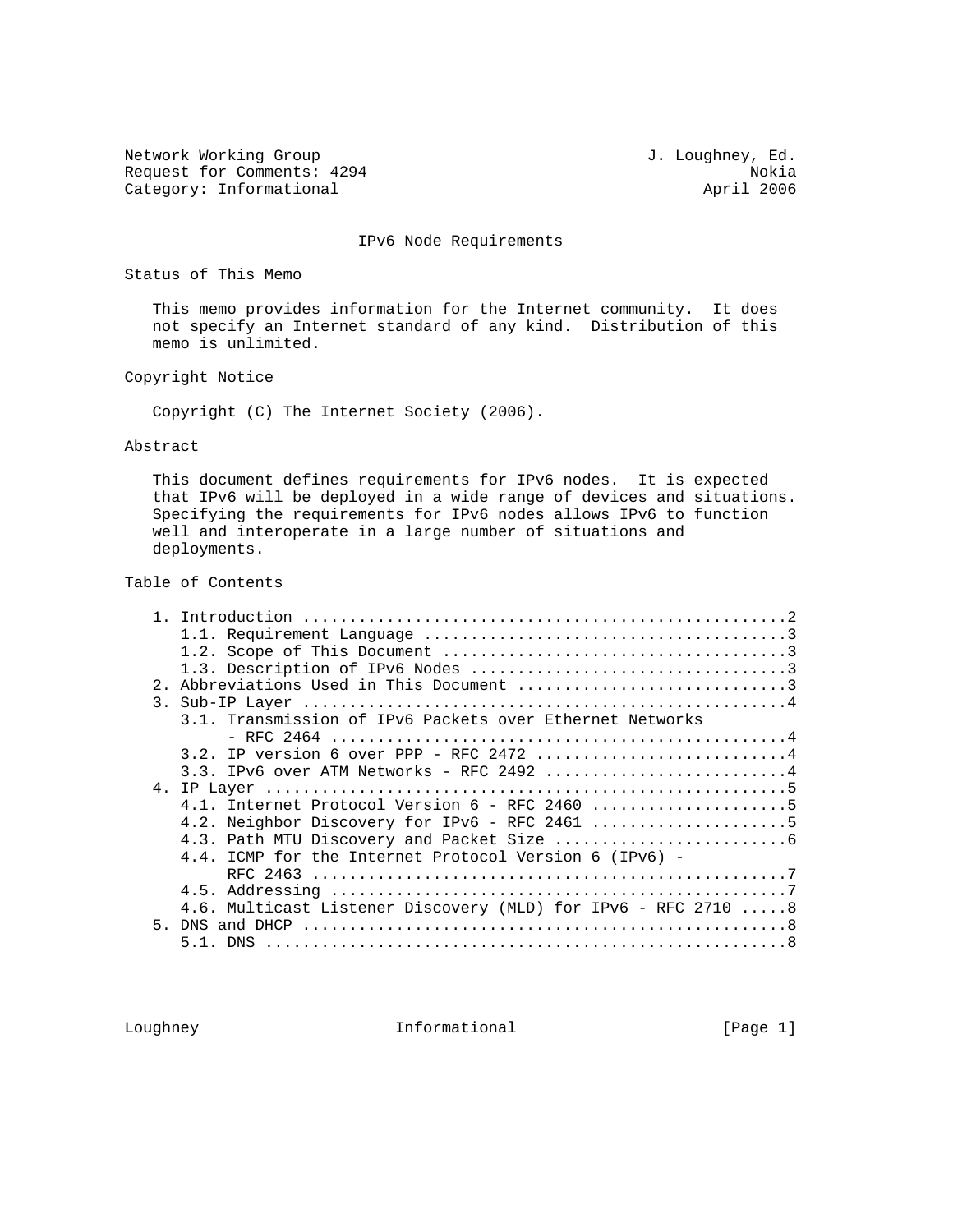| し エムノエ |  |  |  |
|--------|--|--|--|
|        |  |  |  |
|        |  |  |  |
|        |  |  |  |

|             | 5.2. Dynamic Host Configuration Protocol for IPv6   |
|-------------|-----------------------------------------------------|
|             |                                                     |
|             |                                                     |
|             |                                                     |
| $7_{\circ}$ |                                                     |
|             |                                                     |
|             |                                                     |
|             |                                                     |
|             |                                                     |
|             | 8.3. Transforms and Algorithms 11                   |
|             |                                                     |
|             |                                                     |
|             |                                                     |
|             |                                                     |
|             | 10.1. Management Information Base Modules (MIBs) 12 |
|             |                                                     |
|             |                                                     |
|             |                                                     |
|             |                                                     |
|             |                                                     |
|             |                                                     |
|             | 8.                                                  |

# 1. Introduction

 The goal of this document is to define the common functionality required from both IPv6 hosts and routers. Many IPv6 nodes will implement optional or additional features, but this document summarizes requirements from other published Standards Track documents in one place.

 This document tries to avoid discussion of protocol details, and references RFCs for this purpose. This document is informational in nature and does not update Standards Track RFCs.

 Although the document points to different specifications, it should be noted that in most cases, the granularity of requirements are smaller than a single specification, as many specifications define multiple, independent pieces, some of which may not be mandatory.

 As it is not always possible for an implementer to know the exact usage of IPv6 in a node, an overriding requirement for IPv6 nodes is that they should adhere to Jon Postel's Robustness Principle:

 Be conservative in what you do, be liberal in what you accept from others [RFC-793].

Loughney **Informational** [Page 2]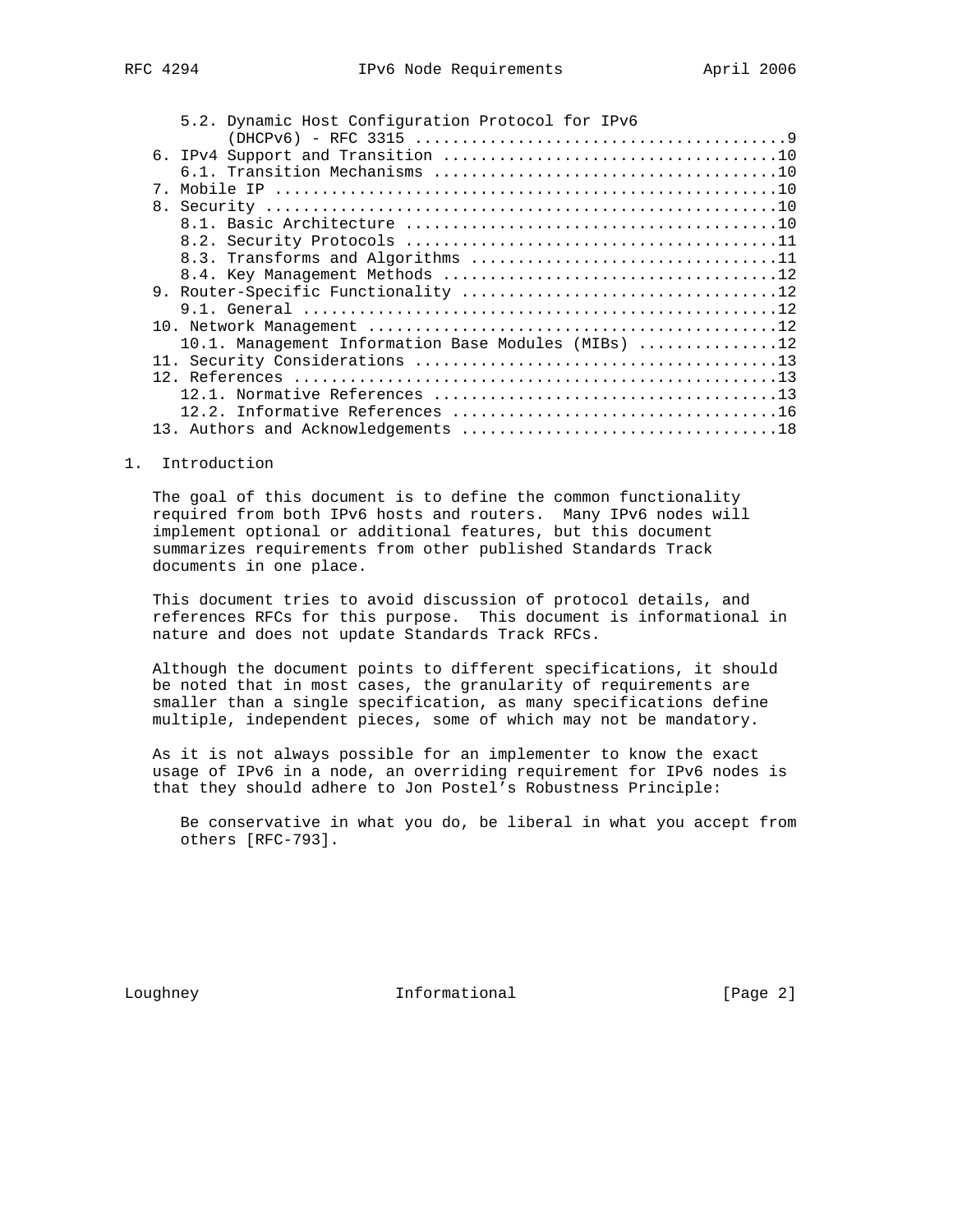## 1.1. Requirement Language

 The key words "MUST", "MUST NOT", "REQUIRED", "SHALL", "SHALL NOT", "SHOULD", "SHOULD NOT", "RECOMMENDED", "MAY", and "OPTIONAL" in this document are to be interpreted as described in RFC 2119 [RFC-2119].

1.2. Scope of This Document

 IPv6 covers many specifications. It is intended that IPv6 will be deployed in many different situations and environments. Therefore, it is important to develop the requirements for IPv6 nodes to ensure interoperability.

 This document assumes that all IPv6 nodes meet the minimum requirements specified here.

1.3. Description of IPv6 Nodes

 From the Internet Protocol, Version 6 (IPv6) Specification [RFC-2460], we have the following definitions:

Description of an IPv6 Node

- a device that implements IPv6.

Description of an IPv6 router

 - a node that forwards IPv6 packets not explicitly addressed to itself.

Description of an IPv6 Host

- any node that is not a router.
- 2. Abbreviations Used in This Document
	- ATM Asynchronous Transfer Mode
	- AH Authentication Header
	- DAD Duplicate Address Detection
	- ESP Encapsulating Security Payload
	- ICMP Internet Control Message Protocol
	- IKE Internet Key Exchange

Loughney 1nformational [Page 3]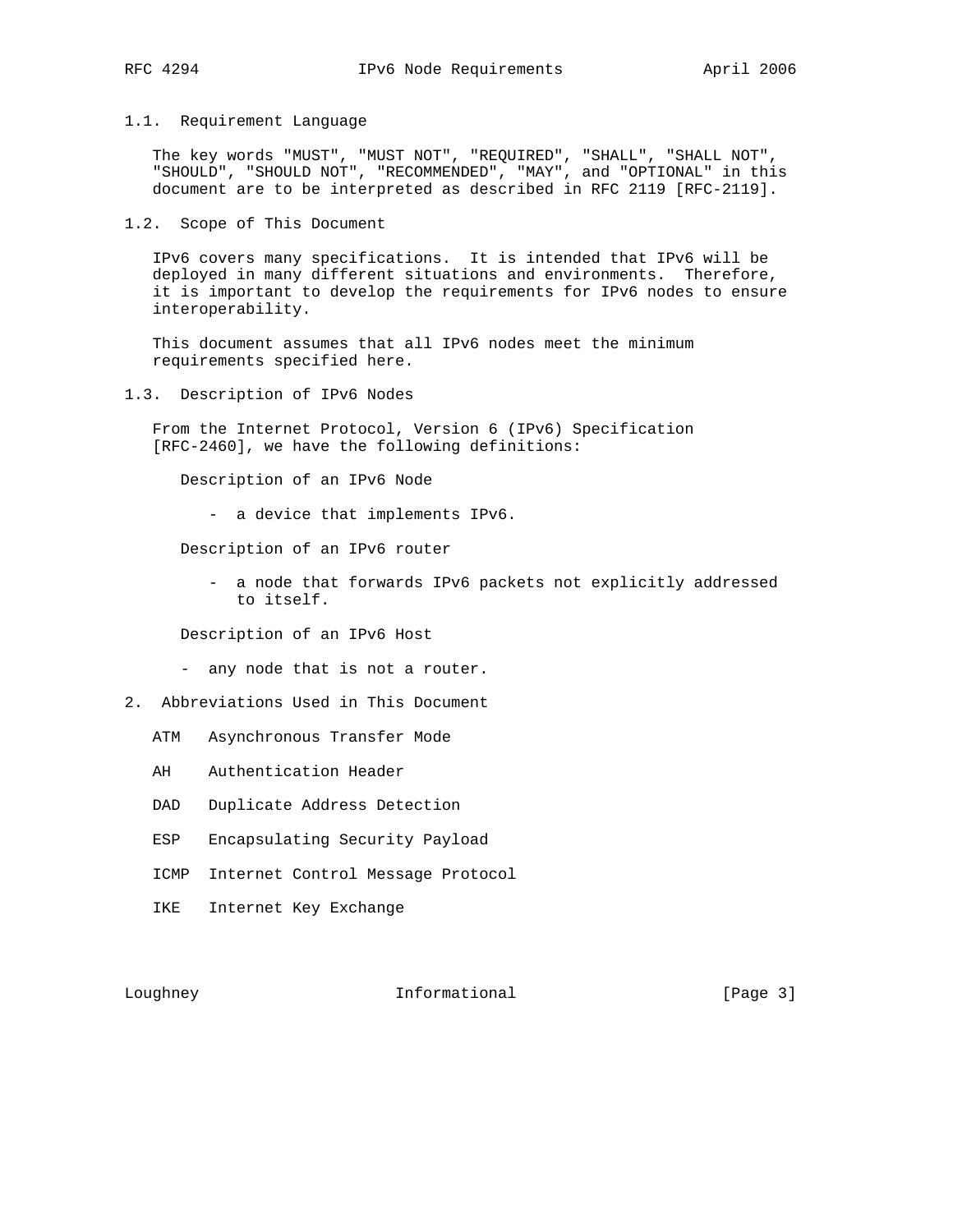- MIB Management Information Base
- MLD Multicast Listener Discovery
- MTU Maximum Transfer Unit
- NA Neighbor Advertisement
- NBMA Non-Broadcast Multiple Access
- ND Neighbor Discovery
- NS Neighbor Solicitation
- NUD Neighbor Unreachability Detection
- PPP Point-to-Point Protocol
- PVC Permanent Virtual Circuit
- SVC Switched Virtual Circuit
- 3. Sub-IP Layer

 An IPv6 node must include support for one or more IPv6 link-layer specifications. Which link-layer specifications are included will depend upon what link-layers are supported by the hardware available on the system. It is possible for a conformant IPv6 node to support IPv6 on some of its interfaces and not on others.

 As IPv6 is run over new layer 2 technologies, it is expected that new specifications will be issued. This section highlights some major layer 2 technologies and is not intended to be complete.

3.1. Transmission of IPv6 Packets over Ethernet Networks - RFC 2464

 Nodes supporting IPv6 over Ethernet interfaces MUST implement Transmission of IPv6 Packets over Ethernet Networks [RFC-2464].

3.2. IP version 6 over PPP - RFC 2472

 Nodes supporting IPv6 over PPP MUST implement IPv6 over PPP [RFC-2472].

3.3. IPv6 over ATM Networks - RFC 2492

 Nodes supporting IPv6 over ATM Networks MUST implement IPv6 over ATM Networks [RFC-2492]. Additionally, RFC 2492 states:

Loughney **Informational** Informational [Page 4]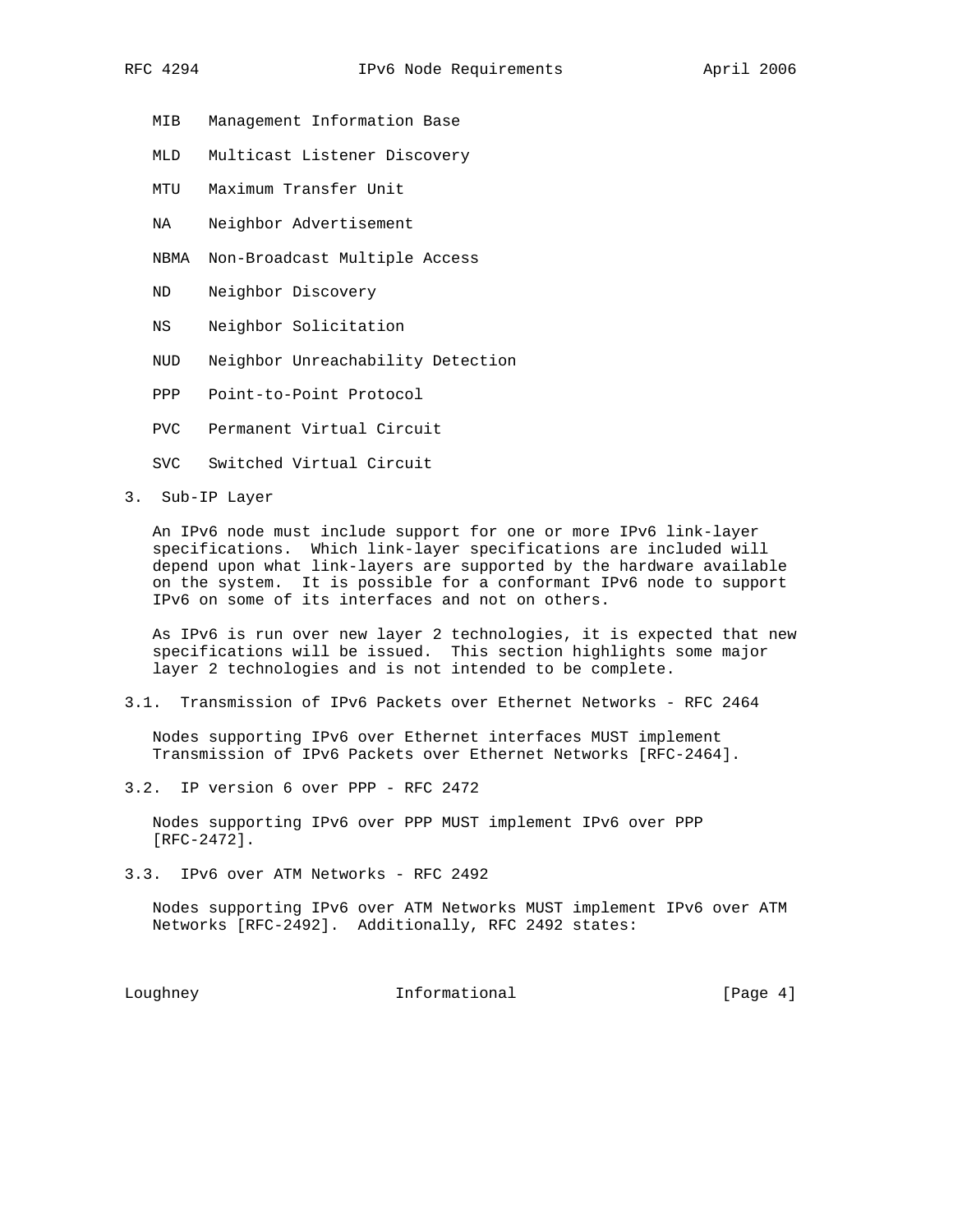A minimally conforming IPv6/ATM driver SHALL support the PVC mode of operation. An IPv6/ATM driver that supports the full SVC mode SHALL also support PVC mode of operation.

4. IP Layer

4.1. Internet Protocol Version 6 - RFC 2460

 The Internet Protocol Version 6 is specified in [RFC-2460]. This specification MUST be supported.

 Unrecognized options in Hop-by-Hop Options or Destination Options extensions MUST be processed as described in RFC 2460.

The node MUST follow the packet transmission rules in RFC 2460.

 Nodes MUST always be able to send, receive, and process fragment headers. All conformant IPv6 implementations MUST be capable of sending and receiving IPv6 packets; the forwarding functionality MAY be supported.

 RFC 2460 specifies extension headers and the processing for these headers.

 A full implementation of IPv6 includes implementation of the following extension headers: Hop-by-Hop Options, Routing (Type 0), Fragment, Destination Options, Authentication and Encapsulating Security Payload [RFC-2460].

 An IPv6 node MUST be able to process these headers. It should be noted that there is some discussion about the use of Routing Headers and possible security threats [IPv6-RH] that they cause.

4.2. Neighbor Discovery for IPv6 - RFC 2461

Neighbor Discovery SHOULD be supported. [RFC-2461] states:

 "Unless specified otherwise (in a document that covers operating IP over a particular link type) this document applies to all link types. However, because ND uses link-layer multicast for some of its services, it is possible that on some link types (e.g., NBMA links) alternative protocols or mechanisms to implement those services will be specified (in the appropriate document covering the operation of IP over a particular link type). The services described in this document that are not directly dependent on multicast, such as Redirects, Next-hop determination, Neighbor Unreachability Detection, etc., are expected to be provided as

Loughney 1nformational [Page 5]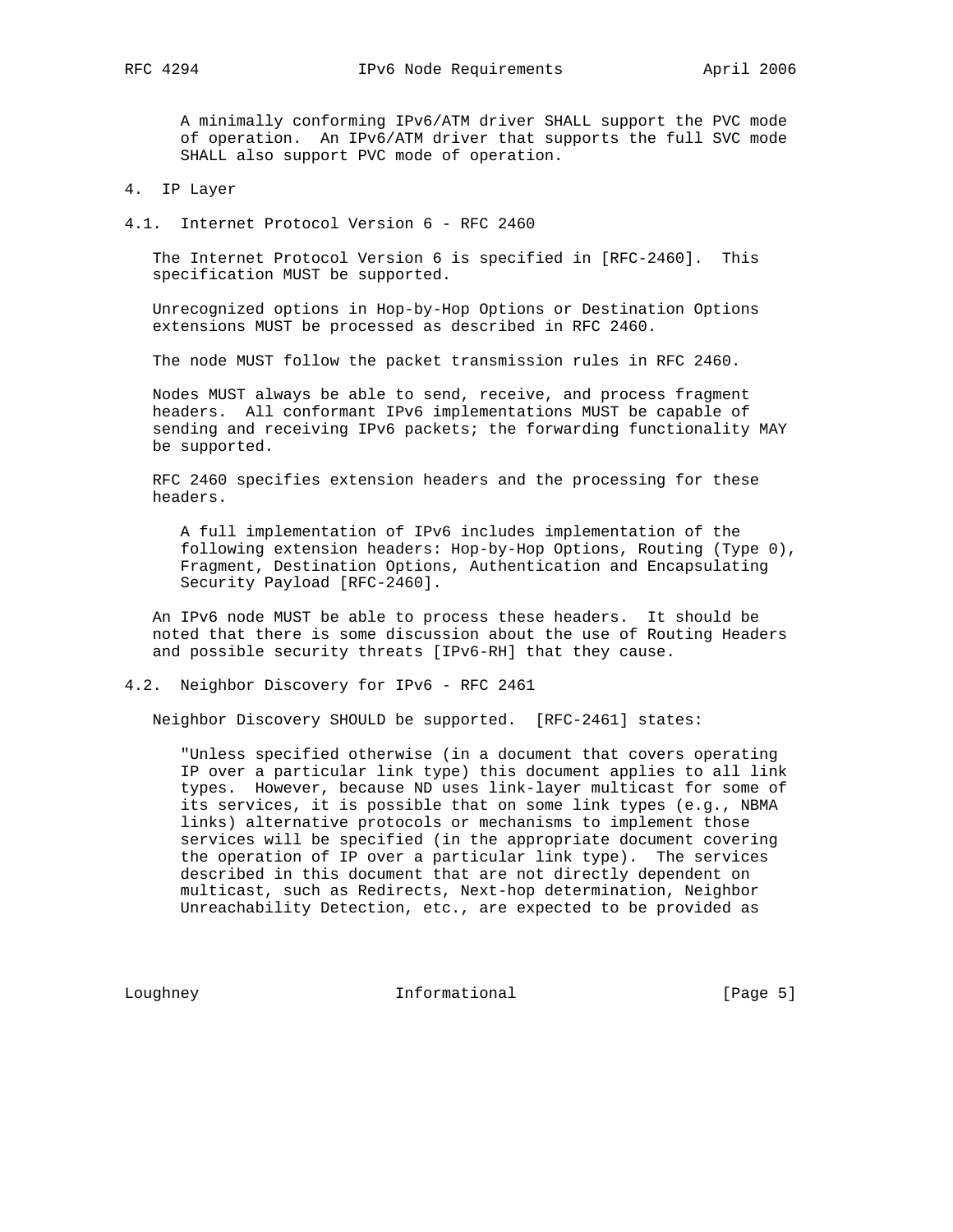specified in this document. The details of how one uses ND on NBMA links is an area for further study."

Some detailed analysis of Neighbor Discovery follows:

 Router Discovery is how hosts locate routers that reside on an attached link. Router Discovery MUST be supported for implementations.

 Prefix Discovery is how hosts discover the set of address prefixes that define which destinations are on-link for an attached link. Prefix discovery MUST be supported for implementations. Neighbor Unreachability Detection (NUD) MUST be supported for all paths between hosts and neighboring nodes. It is not required for paths between routers. However, when a node receives a unicast Neighbor Solicitation (NS) message (that may be a NUD's NS), the node MUST respond to it (i.e., send a unicast Neighbor Advertisement).

 Duplicate Address Detection MUST be supported on all links supporting link-layer multicast (RFC 2462, Section 5.4, specifies DAD MUST take place on all unicast addresses).

A host implementation MUST support sending Router Solicitations.

 Receiving and processing Router Advertisements MUST be supported for host implementations. The ability to understand specific Router Advertisement options is dependent on supporting the specification where the RA is specified.

 Sending and Receiving Neighbor Solicitation (NS) and Neighbor Advertisement (NA) MUST be supported. NS and NA messages are required for Duplicate Address Detection (DAD).

 Redirect functionality SHOULD be supported. If the node is a router, Redirect functionality MUST be supported.

- 4.3. Path MTU Discovery and Packet Size
- 4.3.1. Path MTU Discovery RFC 1981

 Path MTU Discovery [RFC-1981] SHOULD be supported, though minimal implementations MAY choose to not support it and avoid large packets. The rules in RFC 2460 MUST be followed for packet fragmentation and reassembly.

4.3.2. IPv6 Jumbograms - RFC 2675

IPv6 Jumbograms [RFC-2675] MAY be supported.

Loughney 1nformational [Page 6]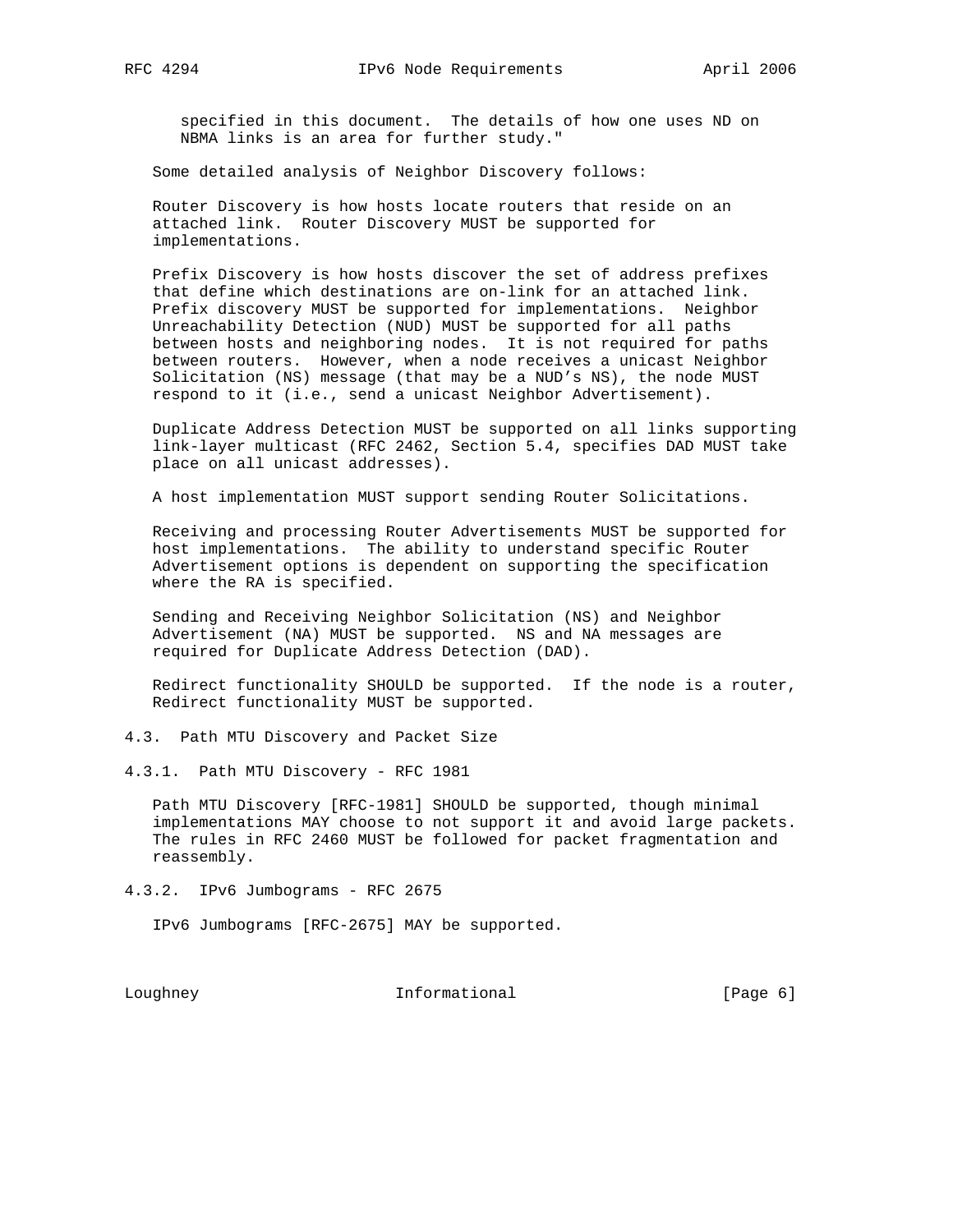4.4. ICMP for the Internet Protocol Version 6 (IPv6) - RFC 2463

ICMPv6 [RFC-2463] MUST be supported.

- 4.5. Addressing
- 4.5.1. IP Version 6 Addressing Architecture RFC 3513

 The IPv6 Addressing Architecture [RFC-3513] MUST be supported as updated by [RFC-3879].

4.5.2. IPv6 Stateless Address Autoconfiguration - RFC 2462

 IPv6 Stateless Address Autoconfiguration is defined in [RFC-2462]. This specification MUST be supported for nodes that are hosts. Static address can be supported as well.

 Nodes that are routers MUST be able to generate link local addresses as described in RFC 2462 [RFC-2462].

From 2462:

 The autoconfiguration process specified in this document applies only to hosts and not routers. Since host autoconfiguration uses information advertised by routers, routers will need to be configured by some other means. However, it is expected that routers will generate link-local addresses using the mechanism described in this document. In addition, routers are expected to successfully pass the Duplicate Address Detection procedure described in this document on all addresses prior to assigning them to an interface.

Duplicate Address Detection (DAD) MUST be supported.

4.5.3. Privacy Extensions for Address Configuration in IPv6 - RFC 3041

 Privacy Extensions for Stateless Address Autoconfiguration [RFC-3041] SHOULD be supported. It is recommended that this behavior be configurable on a connection basis within each application when available. It is noted that a number of applications do not work with addresses generated with this method, while other applications work quite well with them.

4.5.4. Default Address Selection for IPv6 - RFC 3484

 The rules specified in the Default Address Selection for IPv6 [RFC-3484] document MUST be implemented. It is expected that IPv6 nodes will need to deal with multiple addresses.

Loughney 1nformational [Page 7]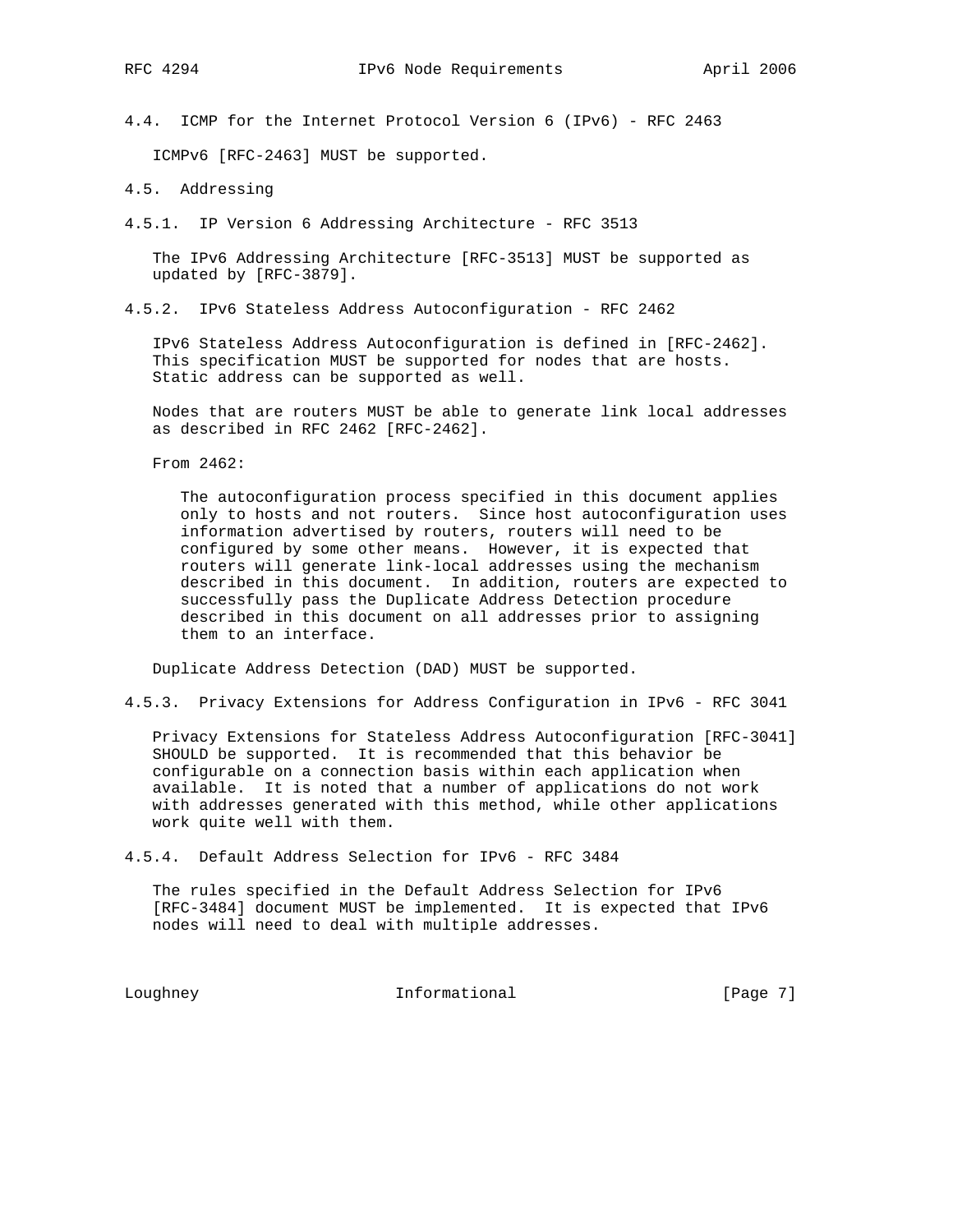# 4.5.5. Stateful Address Autoconfiguration

 Stateful Address Autoconfiguration MAY be supported. DHCPv6 [RFC-3315] is the standard stateful address configuration protocol; see Section 5.3 for DHCPv6 support.

 Nodes which do not support Stateful Address Autoconfiguration may be unable to obtain any IPv6 addresses, aside from link-local addresses, when it receives a router advertisement with the 'M' flag (Managed address configuration) set and that contains no prefixes advertised for Stateless Address Autoconfiguration (see Section 4.5.2). Additionally, such nodes will be unable to obtain other configuration information, such as the addresses of DNS servers when it is connected to a link over which the node receives a router advertisement in which the 'O' flag ("Other stateful configuration") is set.

4.6. Multicast Listener Discovery (MLD) for IPv6 - RFC 2710

 Nodes that need to join multicast groups SHOULD implement MLDv2 [RFC-3810]. However, if the node has applications that only need support for Any-Source Multicast [RFC-3569], the node MAY implement MLDv1 [RFC-2710] instead. If the node has applications that need support for Source-Specific Multicast [RFC-3569, SSM-ARCH], the node MUST support MLDv2 [RFC-3810].

 When MLD is used, the rules in the "Source Address Selection for the Multicast Listener Discovery (MLD) Protocol" [RFC-3590] MUST be followed.

- 5. DNS and DHCP
- 5.1. DNS

 DNS is described in [RFC-1034], [RFC-1035], [RFC-3152], [RFC-3363], and [RFC-3596]. Not all nodes will need to resolve names; those that will never need to resolve DNS names do not need to implement resolver functionality. However, the ability to resolve names is a basic infrastructure capability that applications rely on and generally needs to be supported. All nodes that need to resolve names SHOULD implement stub-resolver [RFC-1034] functionality, as in RFC 1034, Section 5.3.1, with support for:

- AAAA type Resource Records [RFC-3596];
- reverse addressing in ip6.arpa using PTR records [RFC-3152];

Loughney **Informational** [Page 8]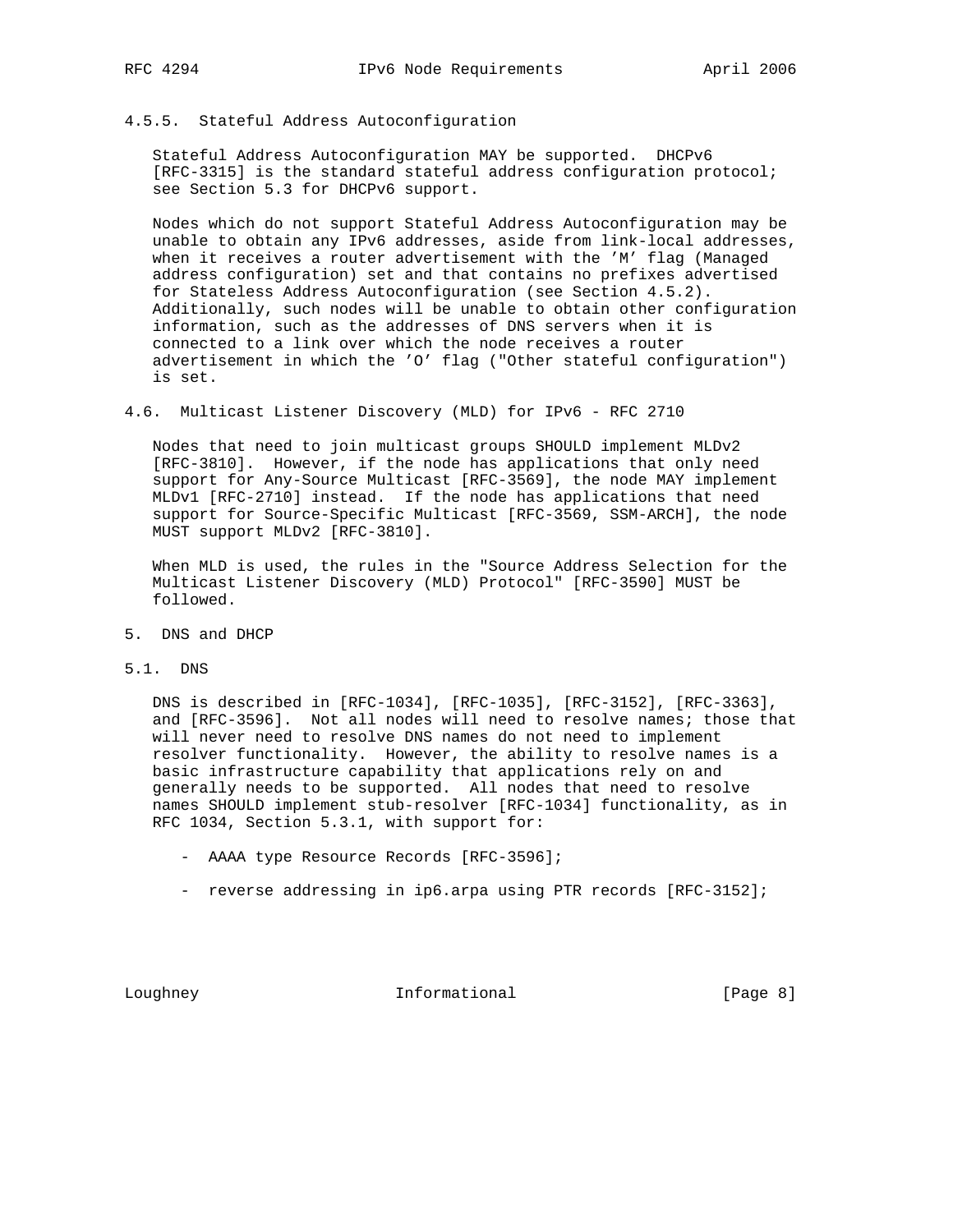- EDNS0 [RFC-2671] to allow for DNS packet sizes larger than 512 octets.

 Those nodes are RECOMMENDED to support DNS security extensions [RFC-4033], [RFC-4034], and [RFC-4035].

 Those nodes are NOT RECOMMENDED to support the experimental A6 and DNAME Resource Records [RFC-3363].

- 5.2. Dynamic Host Configuration Protocol for IPv6 (DHCPv6) RFC 3315
- 5.2.1. Managed Address Configuration

 The method by which IPv6 nodes that use DHCP for address assignment can obtain IPv6 addresses and other configuration information upon receipt of a Router Advertisement with the 'M' flag set is described in Section 5.5.3 of RFC 2462.

 In addition, in the absence of a router, those IPv6 nodes that use DHCP for address assignment MUST initiate DHCP to obtain IPv6 addresses and other configuration information, as described in Section 5.5.2 of RFC 2462. Those IPv6 nodes that do not use DHCP for address assignment can ignore the 'M' flag in Router Advertisements.

5.2.2. Other Configuration Information

 The method by which IPv6 nodes that use DHCP to obtain other configuration information can obtain other configuration information upon receipt of a Router Advertisement with the 'O' flag set is described in Section 5.5.3 of RFC 2462.

 Those IPv6 nodes that use DHCP to obtain other configuration information initiate DHCP for other configuration information upon receipt of a Router Advertisement with the 'O' flag set, as described in Section 5.5.3 of RFC 2462. Those IPv6 nodes that do not use DHCP for other configuration information can ignore the 'O' flag in Router Advertisements.

 An IPv6 node can use the subset of DHCP (described in [RFC-3736]) to obtain other configuration information.

5.3.3. Use of Router Advertisements in Managed Environments

 Nodes using the Dynamic Host Configuration Protocol for IPv6 (DHCPv6) are expected to determine their default router information and on link prefix information from received Router Advertisements.

Loughney **Informational** Informational [Page 9]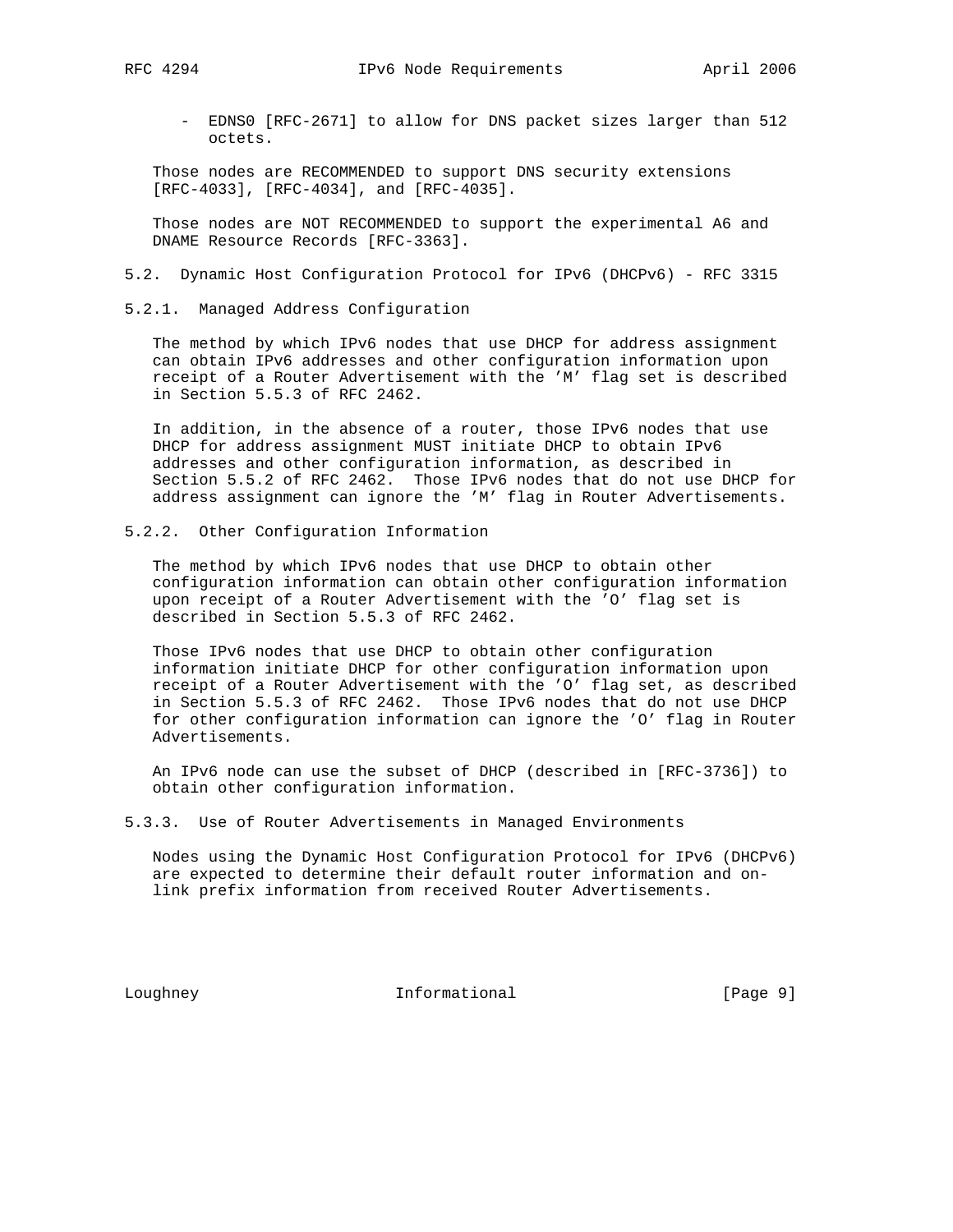6. IPv4 Support and Transition

IPv6 nodes MAY support IPv4.

- 6.1. Transition Mechanisms
- 6.1.1. Transition Mechanisms for IPv6 Hosts and Routers RFC 2893

 If an IPv6 node implements dual stack and tunneling, then [RFC-4213] MUST be supported.

7. Mobile IP

 The Mobile IPv6 [RFC-3775] specification defines requirements for the following types of nodes:

- mobile nodes
- correspondent nodes with support for route optimization
- home agents
- all IPv6 routers

 Hosts MAY support mobile node functionality described in Section 8.5 of [RFC-3775], including support of generic packet tunneling [RFC- 2473] and secure home agent communications [RFC-3776].

 Hosts SHOULD support route optimization requirements for correspondent nodes described in Section 8.2 of [RFC-3775].

 Routers SHOULD support the generic mobility-related requirements for all IPv6 routers described in Section 8.3 of [RFC-3775]. Routers MAY support the home agent functionality described in Section 8.4 of [RFC-3775], including support of [RFC-2473] and [RFC-3776].

8. Security

This section describes the specification of IPsec for the IPv6 node.

8.1. Basic Architecture

 Security Architecture for the Internet Protocol [RFC-4301] MUST be supported.

Loughney 10 Informational [Page 10]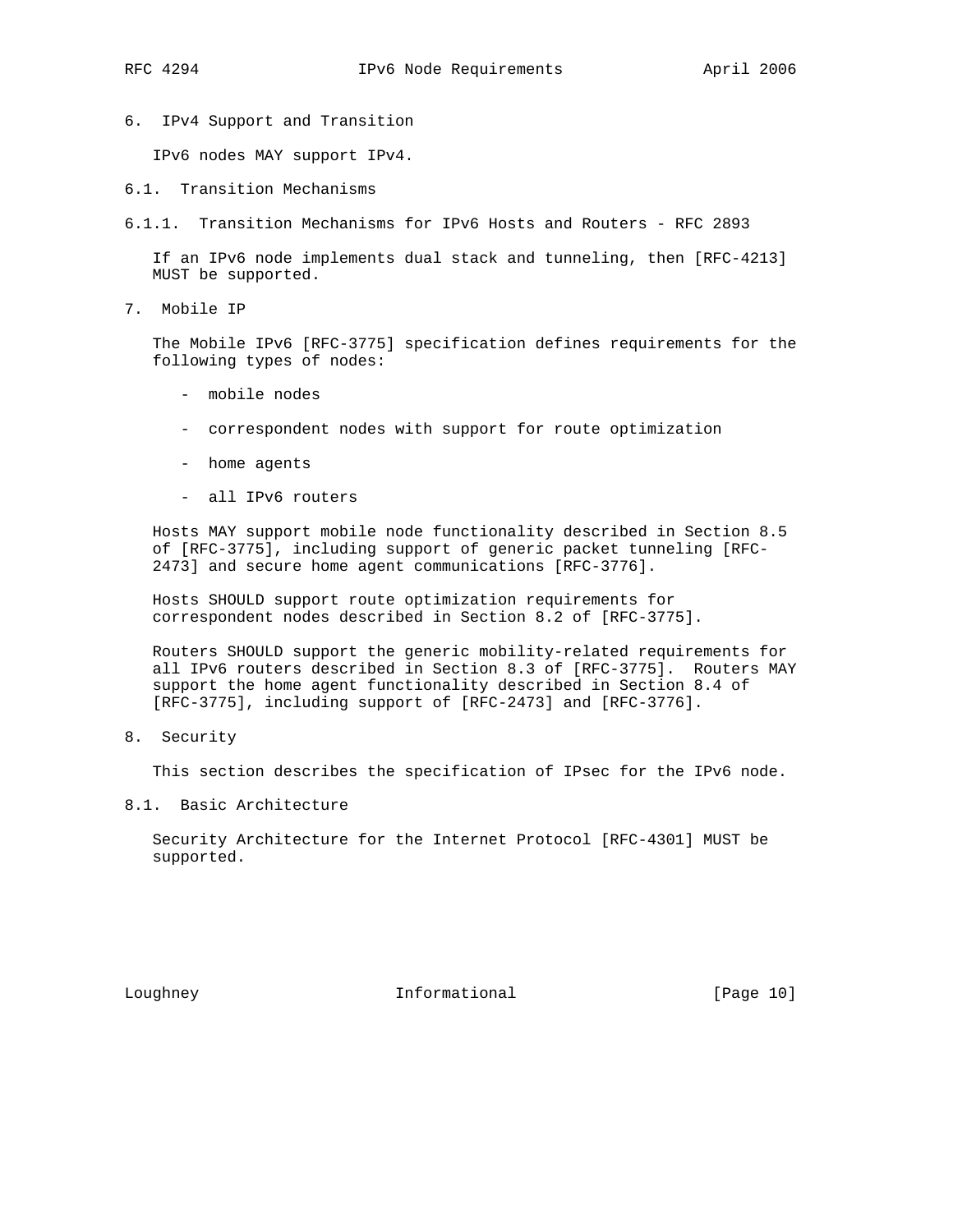### 8.2. Security Protocols

ESP [RFC-4303] MUST be supported. AH [RFC-4302] MUST be supported.

8.3. Transforms and Algorithms

 Current IPsec RFCs specify the support of transforms and algorithms for use with AH and ESP: NULL encryption, DES-CBC, HMAC-SHA-1-96, and HMAC-MD5-96. However, "Cryptographic Algorithm Implementation Requirements For ESP And AH" [RFC-4305] contains the current set of mandatory to implement algorithms for ESP and AH. It also specifies algorithms that should be implemented because they are likely to be promoted to mandatory at some future time. IPv6 nodes SHOULD conform to the requirements in [RFC-4305], as well as the requirements specified below.

 Since ESP encryption and authentication are both optional, support for the NULL encryption algorithm [RFC-2410] and the NULL authentication algorithm [RFC-4303] MUST be provided to maintain consistency with the way these services are negotiated. However, while authentication and encryption can each be NULL, they MUST NOT both be NULL. The NULL encryption algorithm is also useful for debugging.

 The DES-CBC encryption algorithm [RFC-2405] SHOULD NOT be supported within ESP. Security issues related to the use of DES are discussed in [DESDIFF], [DESINT], and [DESCRACK]. DES-CBC is still listed as required by the existing IPsec RFCs, but updates to these RFCs will be published in the near future. DES provides 56 bits of protection, which is no longer considered sufficient.

 The use of the HMAC-SHA-1-96 algorithm [RFC-2404] within AH and ESP MUST be supported. The use of the HMAC-MD5-96 algorithm [RFC-2403] within AH and ESP MAY also be supported.

 The 3DES-CBC encryption algorithm [RFC-2451] does not suffer from the same security issues as DES-CBC, and the 3DES-CBC algorithm within ESP MUST be supported to ensure interoperability.

 The AES-128-CBC algorithm [RFC-3602] MUST also be supported within ESP. AES-128 is expected to be a widely available, secure, and efficient algorithm. While AES-128-CBC is not required by the current IPsec RFCs, it is expected to become required in the future.

Loughney 11 Informational [Page 11]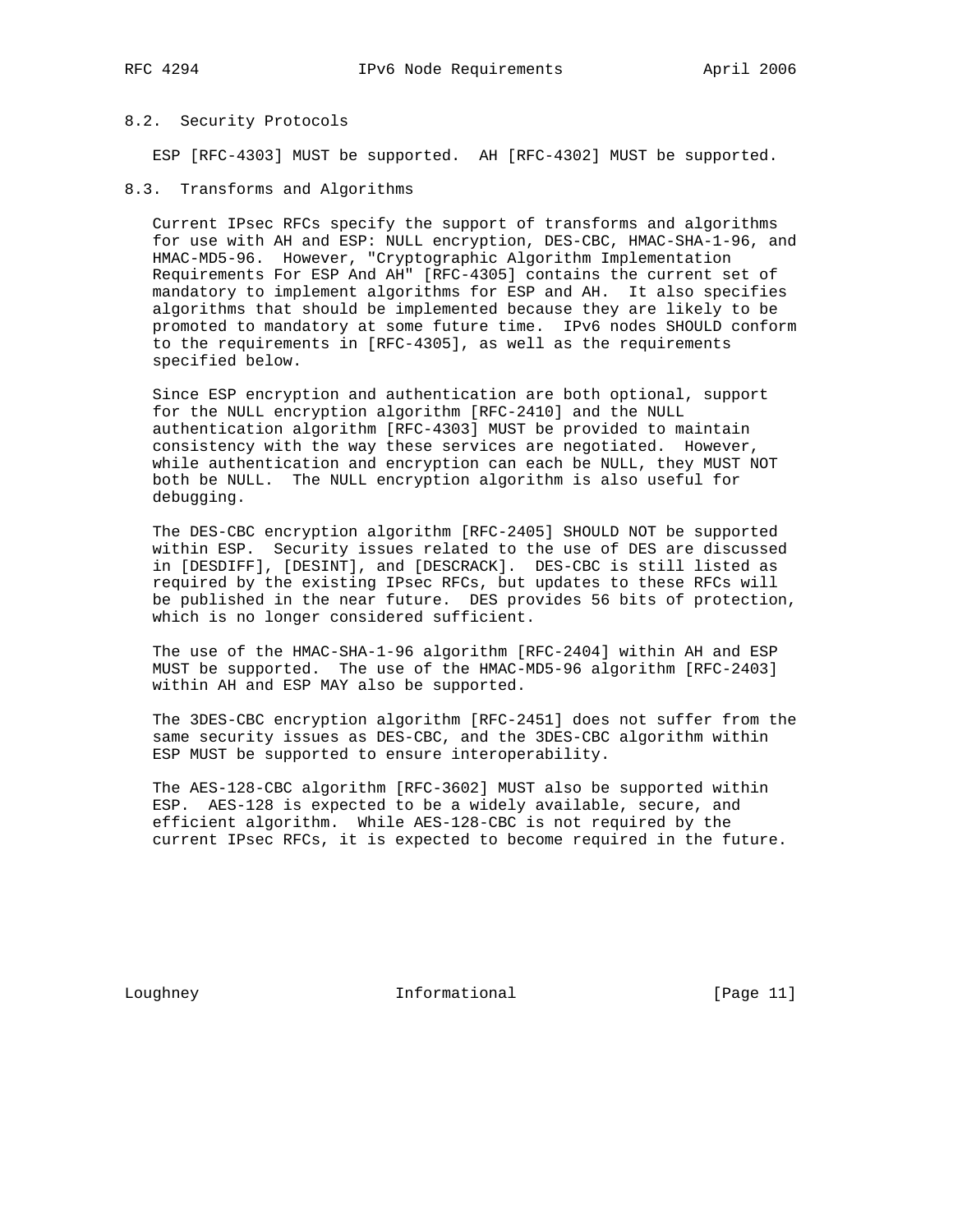### 8.4. Key Management Methods

 An implementation MUST support the manual configuration of the security key and SPI. The SPI configuration is needed in order to delineate between multiple keys.

 Key management SHOULD be supported. Examples of key management systems include IKEv2 [RFC-4306] and Kerberos; S/MIME and TLS include key management functions.

 Where key refresh, anti-replay features of AH and ESP, or on-demand creation of Security Associations (SAs) is required, automated keying MUST be supported.

 Key management methods for multicast traffic are also being worked on by the MSEC WG.

9. Router-Specific Functionality

 This section defines general host considerations for IPv6 nodes that act as routers. Currently, this section does not discuss routing specific requirements.

- 9.1. General
- 9.1.1. IPv6 Router Alert Option RFC 2711

 The IPv6 Router Alert Option [RFC-2711] is an optional IPv6 Hop-by- Hop Header that is used in conjunction with some protocols (e.g., RSVP [RFC-2205] or MLD [RFC-2710]). The Router Alert option will need to be implemented whenever protocols that mandate its usage are implemented. See Section 4.6.

9.1.2. Neighbor Discovery for IPv6 - RFC 2461

 Sending Router Advertisements and processing Router Solicitation MUST be supported.

10. Network Management

 Network Management MAY be supported by IPv6 nodes. However, for IPv6 nodes that are embedded devices, network management may be the only possible way of controlling these nodes.

10.1. Management Information Base Modules (MIBs)

 The following two MIBs SHOULD be supported by nodes that support an SNMP agent.

Loughney 10 Informational [Page 12]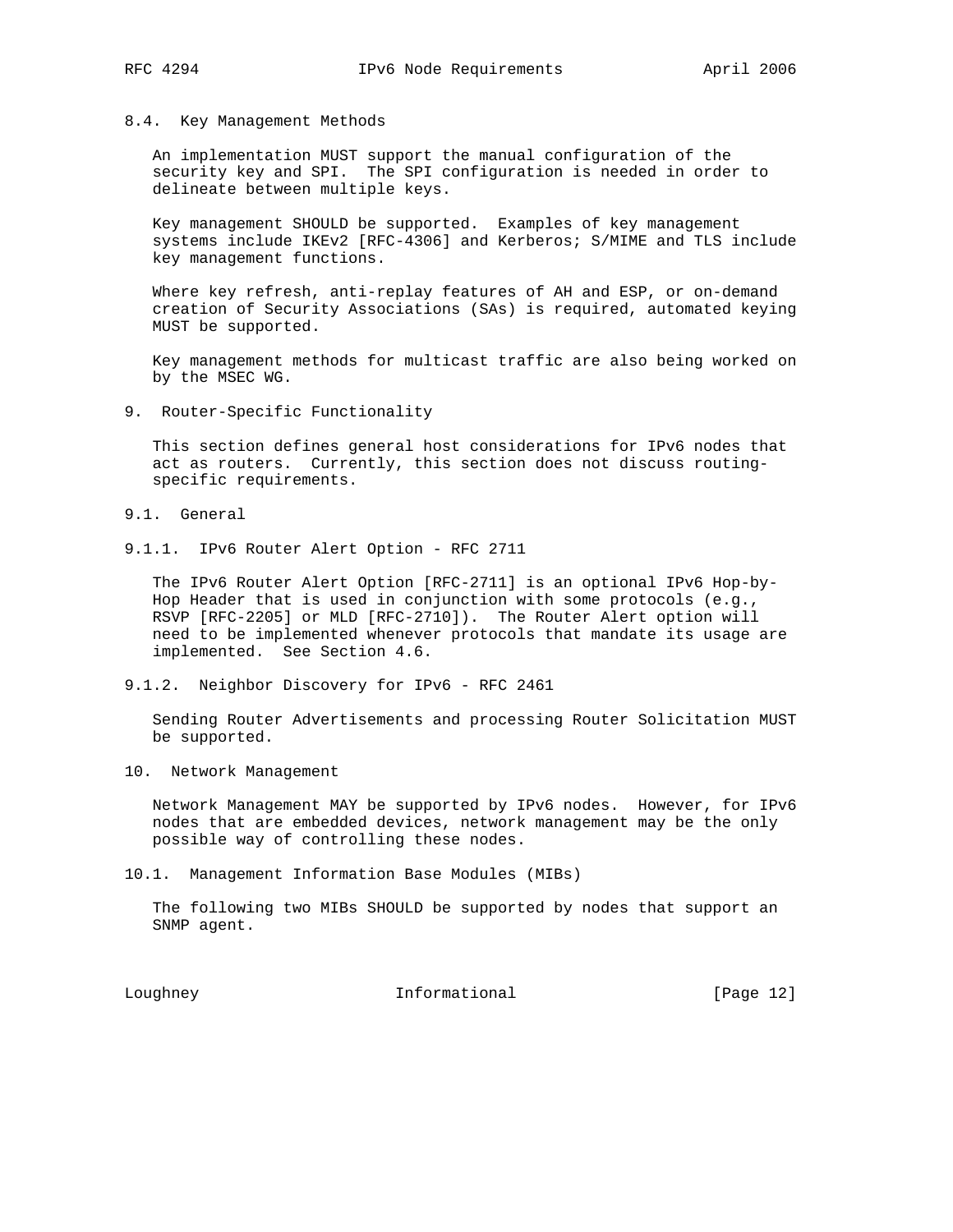10.1.1. IP Forwarding Table MIB

 IP Forwarding Table MIB [RFC-4292] SHOULD be supported by nodes that support an SNMP agent.

10.1.2. Management Information Base for the Internet Protocol (IP)

 IP MIB [RFC-4293] SHOULD be supported by nodes that support an SNMP agent.

11. Security Considerations

 This document does not affect the security of the Internet, but implementations of IPv6 are expected to support a minimum set of security features to ensure security on the Internet. "IP Security Document Roadmap" [RFC-2411] is important for everyone to read.

The security considerations in RFC 2460 state the following:

 The security features of IPv6 are described in the Security Architecture for the Internet Protocol [RFC-2401].

 RFC 2401 has been obsoleted by RFC 4301, therefore refer RFC 4301 for the security features of IPv6.

- 12. References
- 12.1. Normative References

| [RFC-1035] | Mockapetris, P., "Domain names - implementation and<br>specification", STD 13, RFC 1035, November 1987.                     |
|------------|-----------------------------------------------------------------------------------------------------------------------------|
| [RFC-1981] | McCann, J., Deering, S., and J. Mogul, "Path MTU<br>Discovery for IP version 6", RFC 1981, August 1996.                     |
| [RFC-2104] | Krawczyk, H., Bellare, M., and R. Canetti, "HMAC:<br>Keyed-Hashing for Message Authentication", RFC 2104,<br>February 1997. |
| [RFC-2119] | Bradner, S., "Key words for use in RFCs to Indicate<br>Requirement Levels", BCP 14, RFC 2119, March 1997.                   |
| [RFC-2403] | Madson, C. and R. Glenn, "The Use of HMAC-MD5-96<br>within ESP and AH", RFC 2403, November 1998.                            |
| [RFC-2404] | Madson, C. and R. Glenn, "The Use of HMAC-SHA-1-96<br>within ESP and AH", RFC 2404, November 1998.                          |

Loughney **Informational** [Page 13]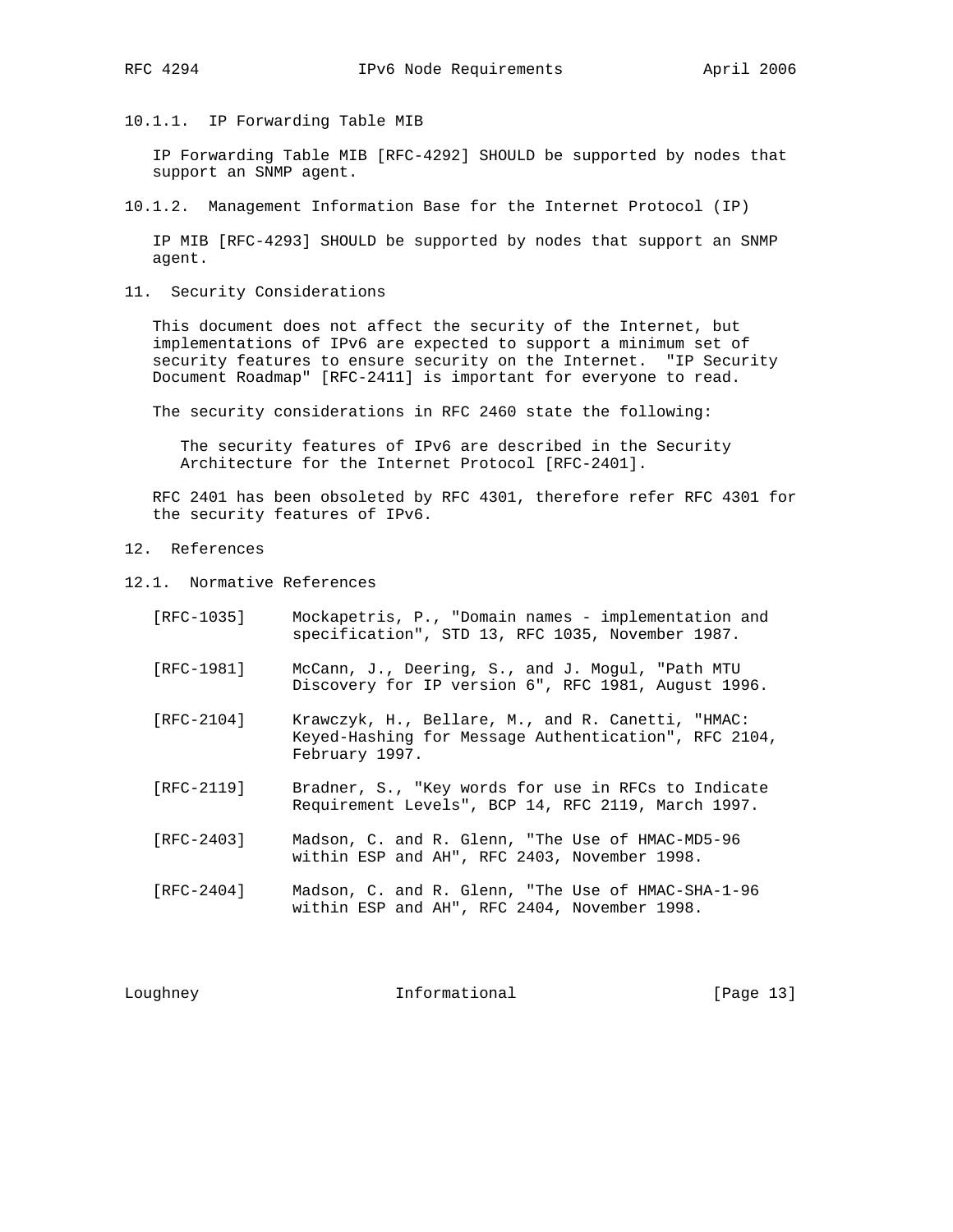- [RFC-2405] Madson, C. and N. Doraswamy, "The ESP DES-CBC Cipher Algorithm With Explicit IV", RFC 2405, November 1998.
- [RFC-2410] Glenn, R. and S. Kent, "The NULL Encryption Algorithm and Its Use With IPsec", RFC 2410, November 1998.
- [RFC-2411] Thayer, R., Doraswamy, N., and R. Glenn, "IP Security Document Roadmap", RFC 2411, November 1998.
- [RFC-2451] Pereira, R. and R. Adams, "The ESP CBC-Mode Cipher Algorithms", RFC 2451, November 1998.
- [RFC-2460] Deering, S. and R. Hinden, "Internet Protocol, Version 6 (IPv6) Specification", RFC 2460, December 1998.
- [RFC-2461] Narten, T., Nordmark, E., and W. Simpson, "Neighbor Discovery for IP Version 6 (IPv6)", RFC 2461, December 1998.
- [RFC-2462] Thomson, S. and T. Narten, "IPv6 Stateless Address Autoconfiguration", RFC 2462, December 1998.
- [RFC-2463] Conta, A. and S. Deering, "Internet Control Message Protocol (ICMPv6) for the Internet Protocol Version 6 (IPv6) Specification", RFC 2463, December 1998.
- [RFC-2472] Haskin, D. and E. Allen, "IP Version 6 over PPP", RFC 2472, December 1998.
- [RFC-2473] Conta, A. and S. Deering, "Generic Packet Tunneling in IPv6 Specification", RFC 2473, December 1998.
- [RFC-2671] Vixie, P., "Extension Mechanisms for DNS (EDNS0)", RFC 2671, August 1999.
- [RFC-2710] Deering, S., Fenner, W., and B. Haberman, "Multicast Listener Discovery (MLD) for IPv6", RFC 2710, October 1999.
- [RFC-2711] Partridge, C. and A. Jackson, "IPv6 Router Alert Option", RFC 2711, October 1999.
- [RFC-3041] Narten, T. and R. Draves, "Privacy Extensions for Stateless Address Autoconfiguration in IPv6", RFC 3041, January 2001.
- [RFC-3152] Bush, R., "Delegation of IP6.ARPA", BCP 49, RFC 3152, August 2001.

Loughney **Informational** [Page 14]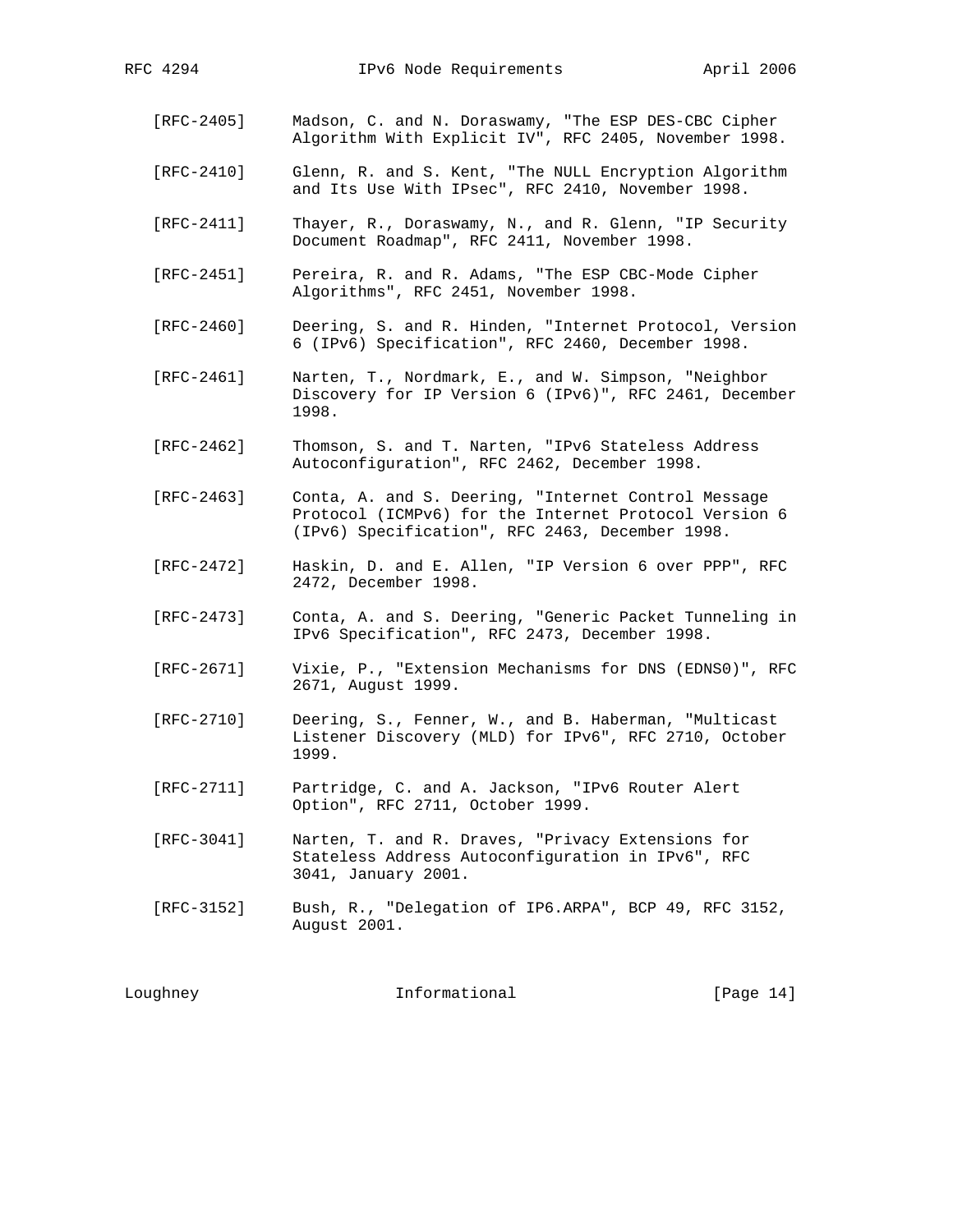[RFC-3315] Droms, R., Bound, J., Volz, B., Lemon, T., Perkins, C., and M. Carney, "Dynamic Host Configuration Protocol for IPv6 (DHCPv6)", RFC 3315, July 2003.

 [RFC-3363] Bush, R., Durand, A., Fink, B., Gudmundsson, O., and T. Hain, "Representing Internet Protocol version 6 (IPv6) Addresses in the Domain Name System (DNS)", RFC 3363, August 2002.

- [RFC-3484] Frye, R., Levi, D., Routhier, S., and B. Wijnen, "Coexistence between Version 1, Version 2, and Version 3 of the Internet-standard Network Management Framework", BCP 74, RFC 3584, August 2003.
- [RFC-3513] Hinden, R. and S. Deering, "Internet Protocol Version 6 (IPv6) Addressing Architecture", RFC 3513, April 2003.
- [RFC-3590] Haberman, B., "Source Address Selection for the Multicast Listener Discovery (MLD) Protocol", RFC 3590, September 2003.
- [RFC-3596] Thomson, S., Huitema, C., Ksinant, V., and M. Souissi, "DNS Extensions to Support IP Version 6", RFC 3596, October 2003.
- [RFC-3602] Frankel, S., Glenn, R., and S. Kelly, "The AES-CBC Cipher Algorithm and Its Use with IPsec", RFC 3602, September 2003.
- [RFC-3775] Johnson, D., Perkins, C., and J. Arkko, "Mobility Support in IPv6", RFC 3775, June 2004.
- [RFC-3776] Arkko, J., Devarapalli, V., and F. Dupont, "Using IPsec to Protect Mobile IPv6 Signaling Between Mobile Nodes and Home Agents", RFC 3776, June 2004.
- [RFC-3810] Vida, R. and L. Costa, "Multicast Listener Discovery Version 2 (MLDv2) for IPv6", RFC 3810, June 2004.
- [RFC-3879] Huitema, C. and B. Carpenter, "Deprecating Site Local Addresses", RFC 3879, September 2004.
- [RFC-4292] Haberman, B., "IP Forwarding Table MIB", RFC 4292, April 2006.
- [RFC-4293] Routhier, S., Ed., "Management Information Base for the Internet Protocol (IP)", RFC 4293, April 2006.

Loughney **Informational** [Page 15]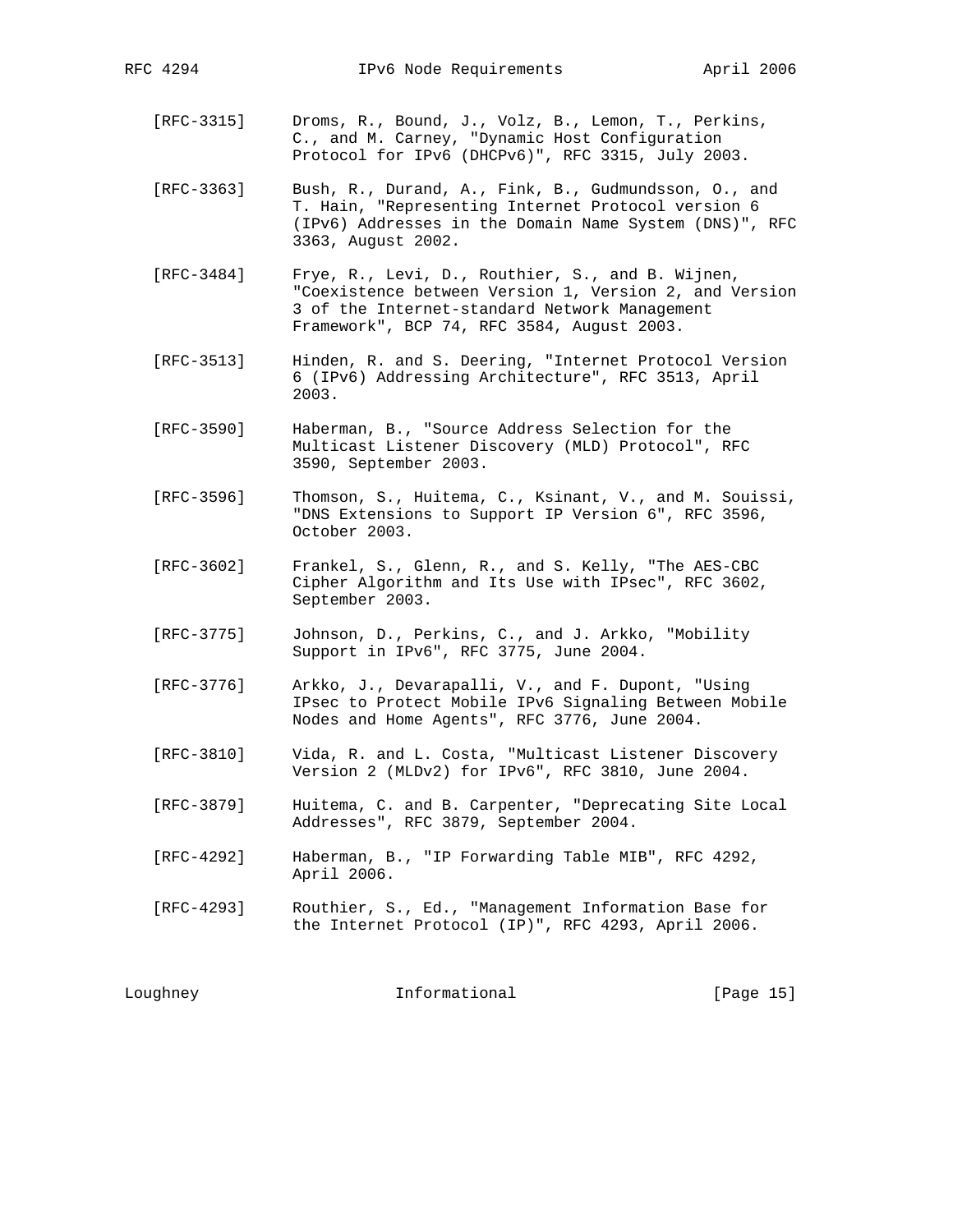- [RFC-4301] Kent, S. and R. Atkinson, "Security Architecture for the Internet Protocol", RFC 4301, December 2005.
- [RFC-4302] Kent, S., "IP Authentication Header", RFC 4302, December 2005.
- [RFC-4303] Kent, S., "IP Encapsulating Security Payload (ESP)", RFC 4303, December 2005.
- [RFC-4305] Eastlake 3rd, D., "Cryptographic Algorithm Implementation Requirements for Encapsulating Security Payload (ESP) and Authentication Header (AH)", RFC 4305, December 2005.
- 12.2. Informative References
	- [DESDIFF] Biham, E., Shamir, A., "Differential Cryptanalysis of DES-like cryptosystems", Journal of Cryptology Vol 4, Jan 1991.
	- [DESCRACK] Cracking DES, O'Reilly & Associates, Sebastapol, CA 2000.
	- [DESINT] Bellovin, S., "An Issue With DES-CBC When Used Without Strong Integrity", Proceedings of the 32nd IETF, Danvers, MA, April 1995.
	- [IPv6-RH] P. Savola, "Security of IPv6 Routing Header and Home Address Options", Work in Progress.
	- [RFC-793] Postel, J., "Transmission Control Protocol", STD 7, RFC 793, September 1981.
	- [RFC-1034] Mockapetris, P., "Domain names concepts and facilities", STD 13, RFC 1034, November 1987.
	- [RFC-2205] Braden, R., Zhang, L., Berson, S., Herzog, S., and S. Jamin, "Resource ReSerVation Protocol (RSVP) -- Version 1 Functional Specification", RFC 2205, September 1997.
	- [RFC-2464] Crawford, M., "Transmission of IPv6 Packets over Ethernet Networks", RFC 2464, December 1998.
	- [RFC-2492] Armitage, G., Schulter, P., and M. Jork, "IPv6 over ATM Networks", RFC 2492, January 1999.

Loughney **Informational** [Page 16]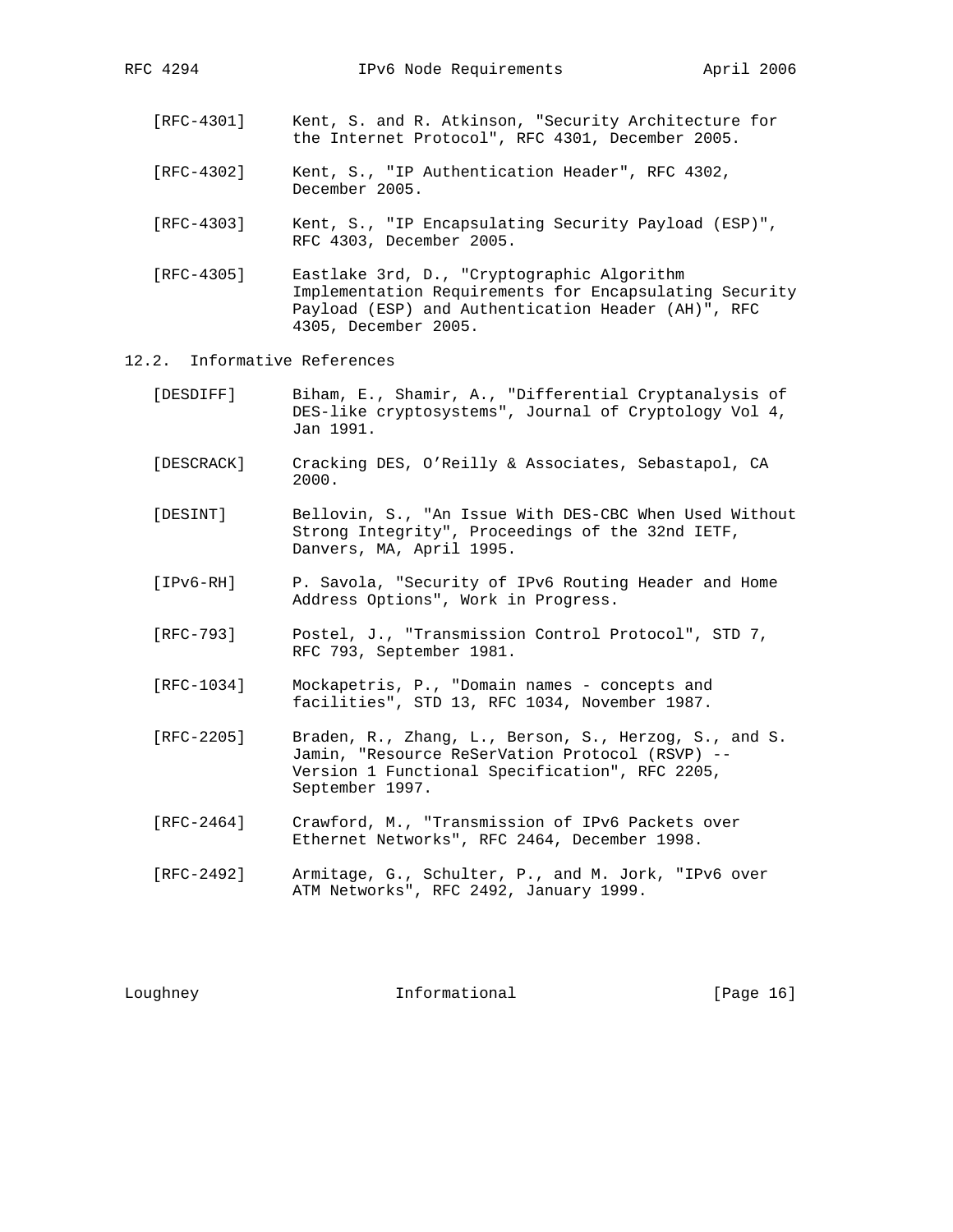- [RFC-2675] Borman, D., Deering, S., and R. Hinden, "IPv6 Jumbograms", RFC 2675, August 1999.
- [RFC-4213] Nordmark, E. and R. Gilligan, "Basic Transition Mechanisms for IPv6 Hosts and Routers", RFC 4213, October 2005.
- [RFC-3569] Bhattacharyya, S., "An Overview of Source-Specific Multicast (SSM)", RFC 3569, July 2003.
- [RFC-3736] Droms, R., "Stateless Dynamic Host Configuration Protocol (DHCP) Service for IPv6", RFC 3736, April 2004.
- [RFC-4001] Daniele, M., Haberman, B., Routhier, S., and J. Schoenwaelder, "Textual Conventions for Internet Network Addresses", RFC 4001, February 2005.
- [RFC-4033] Arends, R., Austein, R., Larson, M., Massey, D., and S. Rose, "DNS Security Introduction and Requirements", RFC 4033, March 2005.
- [RFC-4034] Arends, R., Austein, R., Larson, M., Massey, D., and S. Rose, "Resource Records for the DNS Security Extensions", RFC 4034, March 2005.
- [RFC-4035] Arends, R., Austein, R., Larson, M., Massey, D., and S. Rose, "Protocol Modifications for the DNS Security Extensions", RFC 4035, March 2005.
- [RFC-4306] Kaufman, C., Ed., "Internet Key Exchange (IKEv2) Protocol", RFC 4306, December 2005.
- [SSM-ARCH] H. Holbrook, B. Cain, "Source-Specific Multicast for IP", Work in Progress.

Loughney 10 Informational [Page 17]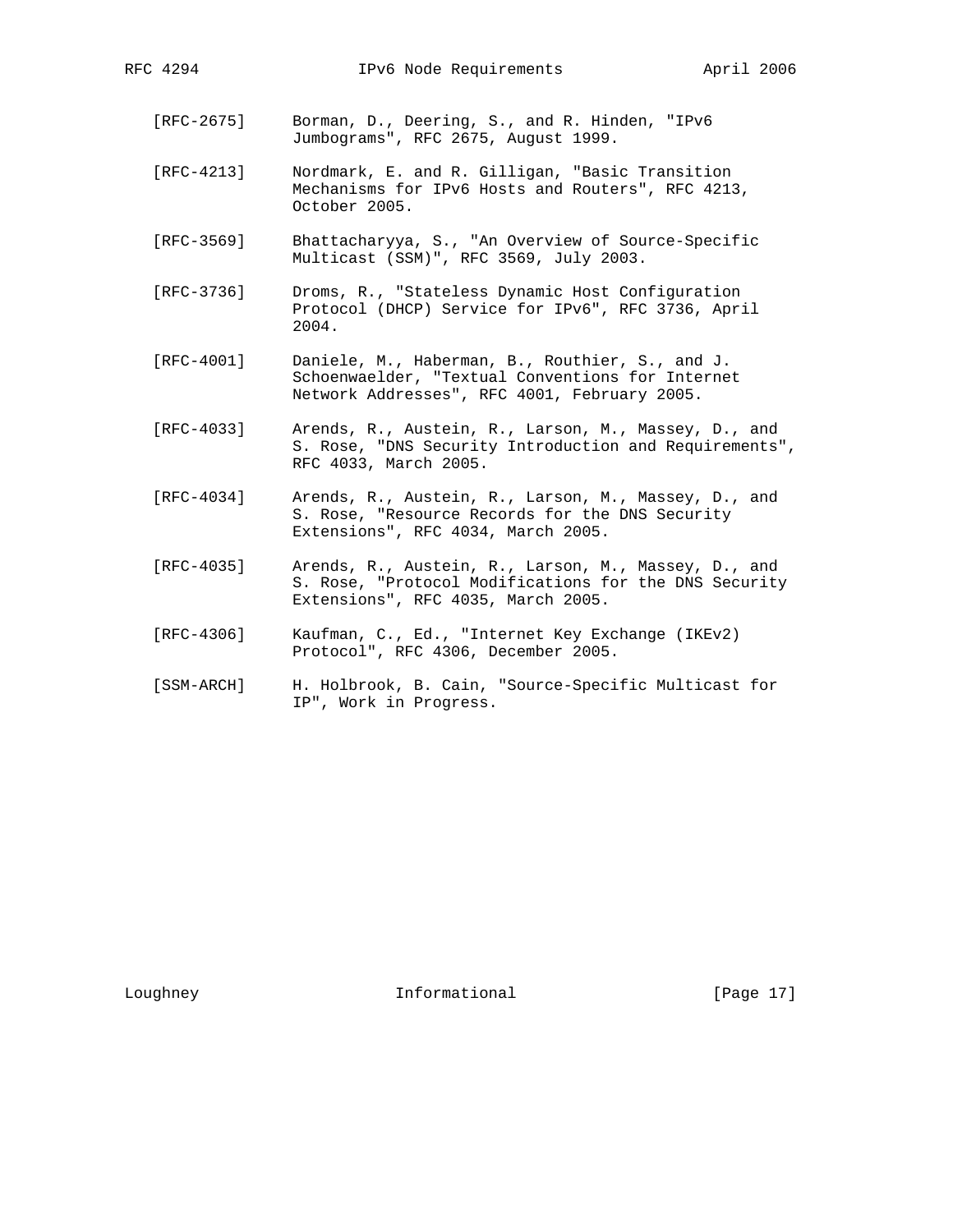# 13. Authors and Acknowledgements

This document was written by the IPv6 Node Requirements design team:

 Jari Arkko [jari.arkko@ericsson.com]

 Marc Blanchet [marc.blanchet@viagenie.qc.ca]

 Samita Chakrabarti [samita.chakrabarti@eng.sun.com]

 Alain Durand [alain.durand@sun.com]

 Gerard Gastaud [gerard.gastaud@alcatel.fr]

 Jun-ichiro itojun Hagino [itojun@iijlab.net]

 Atsushi Inoue [inoue@isl.rdc.toshiba.co.jp]

 Masahiro Ishiyama [masahiro@isl.rdc.toshiba.co.jp]

 John Loughney [john.loughney@nokia.com]

 Rajiv Raghunarayan [raraghun@cisco.com]

 Shoichi Sakane [shouichi.sakane@jp.yokogawa.com]

 Dave Thaler [dthaler@windows.microsoft.com]

 Juha Wiljakka [juha.wiljakka@Nokia.com]

 The authors would like to thank Ran Atkinson, Jim Bound, Brian Carpenter, Ralph Droms, Christian Huitema, Adam Machalek, Thomas Narten, Juha Ollila, and Pekka Savola for their comments.

Loughney **Informational** [Page 18]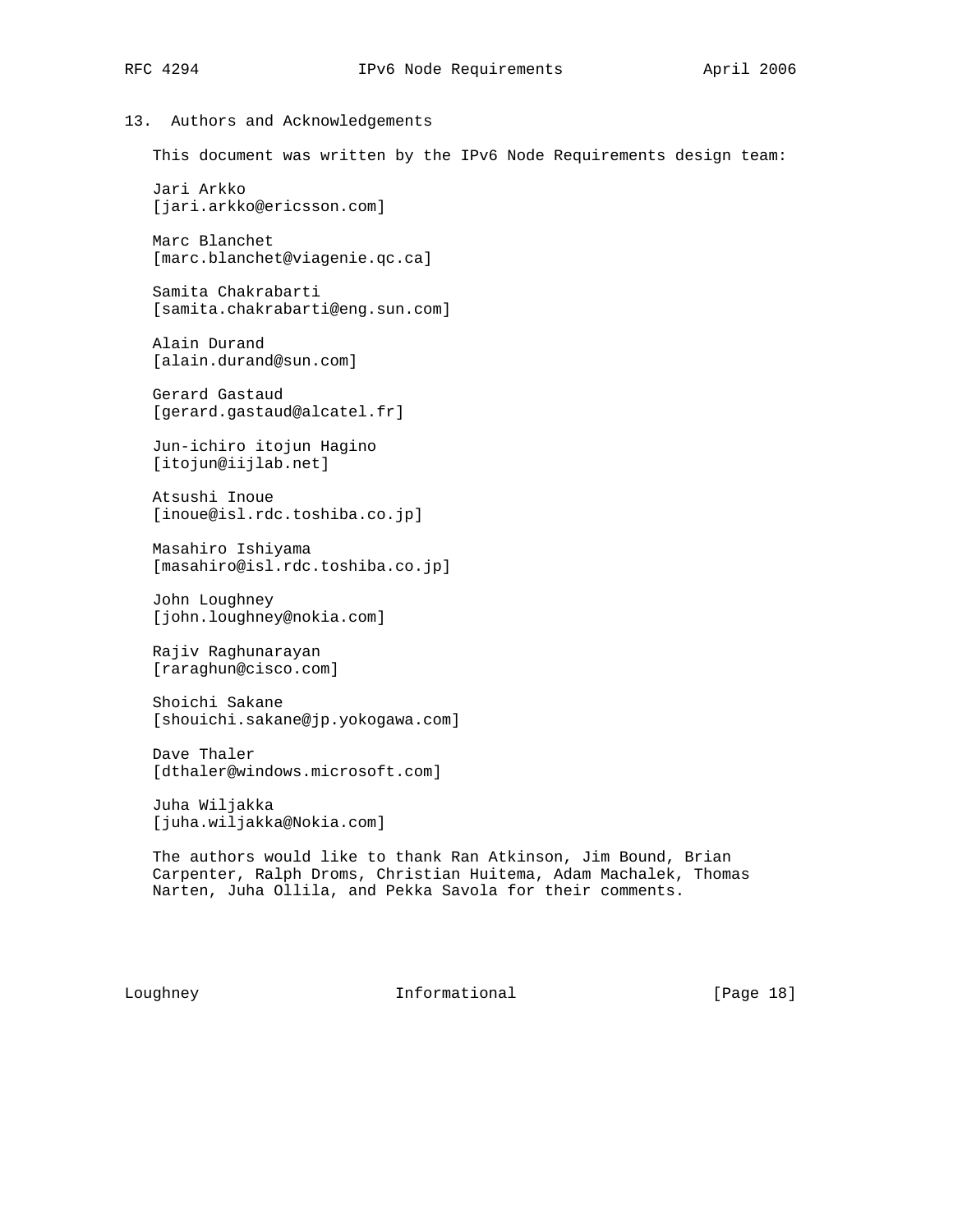# Editor's Contact Information

 Comments or questions regarding this document should be sent to the IPv6 Working Group mailing list (ipv6@ietf.org) or to:

 John Loughney Nokia Research Center Itamerenkatu 11-13 00180 Helsinki Finland

 Phone: +358 50 483 6242 EMail: John.Loughney@Nokia.com

Loughney 101 Informational [Page 19]